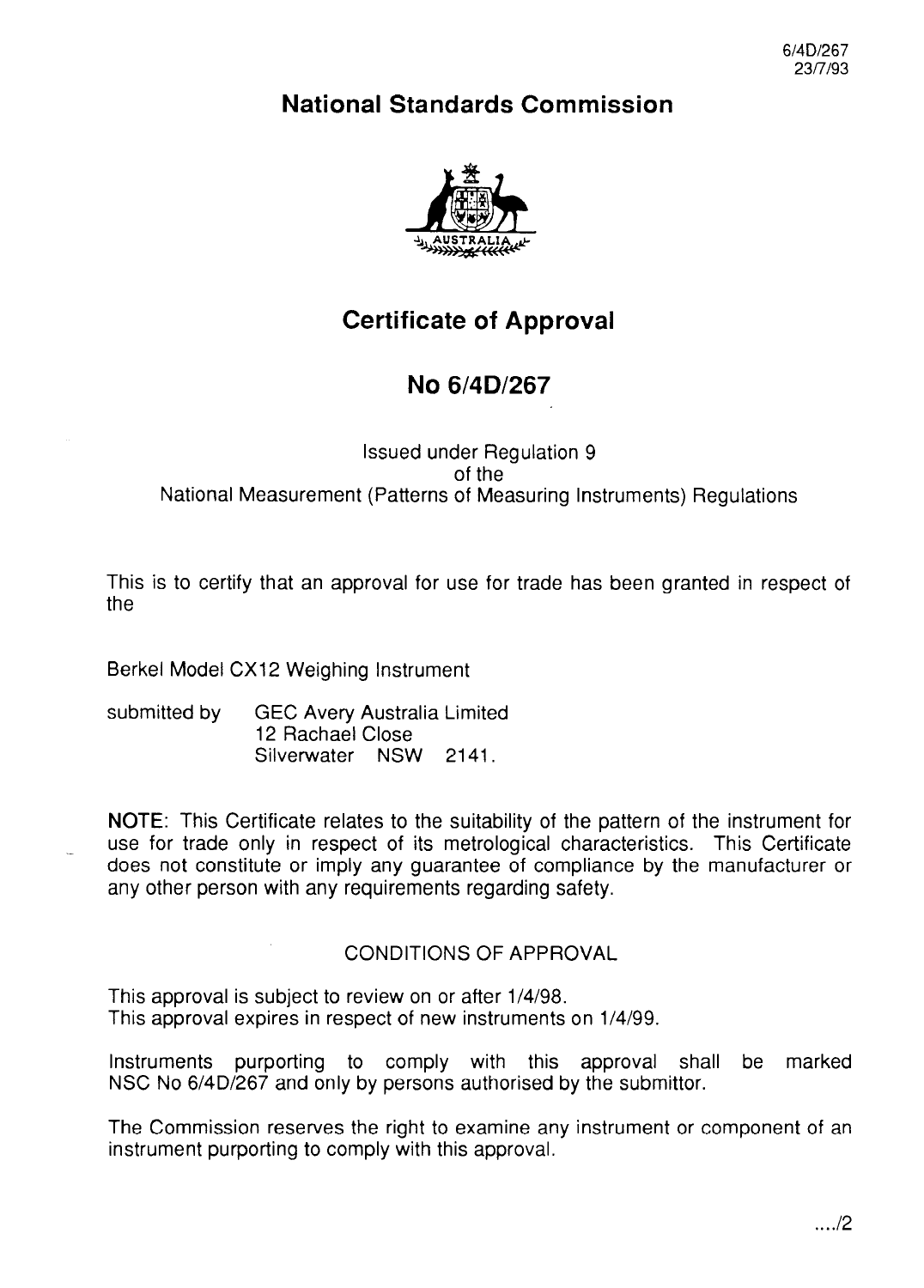#### Certificate of Approval No 6/4D/267 Page 2

It is the Submittor's responsibility to ensure that all instruments marked with this approval number are constructed as described in the documentation lodged with the Commission and with the relevant Certificate of Approval and Technical Schedule. Failure to comply with this Condition may attract penalties under Section 19B of the National Measurement Act and may result in cancellation or withdrawal of the approval, in accordance with the Commission's Document 106.

Auxiliary devices used with this instrument shall comply with the requirements of General Supplementary Certificate No Sl/O/A.

#### DESCRIPTIVE ADVICE

Pattern: approved 9/3/93

. A Berkel model CX12 multi-interval self-indicating weighing instrument of 15 kg maximum capacity.

Variant: approved g/3/93

1. With a preset taring device.

Variant: approved 17/5/93

2. With integral printer and known as a model CX15.

Technical Schedule No 6/4D/267 describes the pattern and variants 1 and 2.

#### FILING ADVICE

The documentation for this approval comprises:

Certificate of Approval No 6/4D/267 dated 23/7/93 Technical Schedule No 6/4D/267 dated 23/7/93 (incl. Test Procedure) Figures 1 and 2 dated 23/7/93

Signed and sealed by a person authorised under<br>Regulation 9 of the National Measurement Regulation 9 of the National Measuremer (Patterns of Measuring Instruments) Regulation to exercise the powers and functions of the Commission under this Regulation.

Benk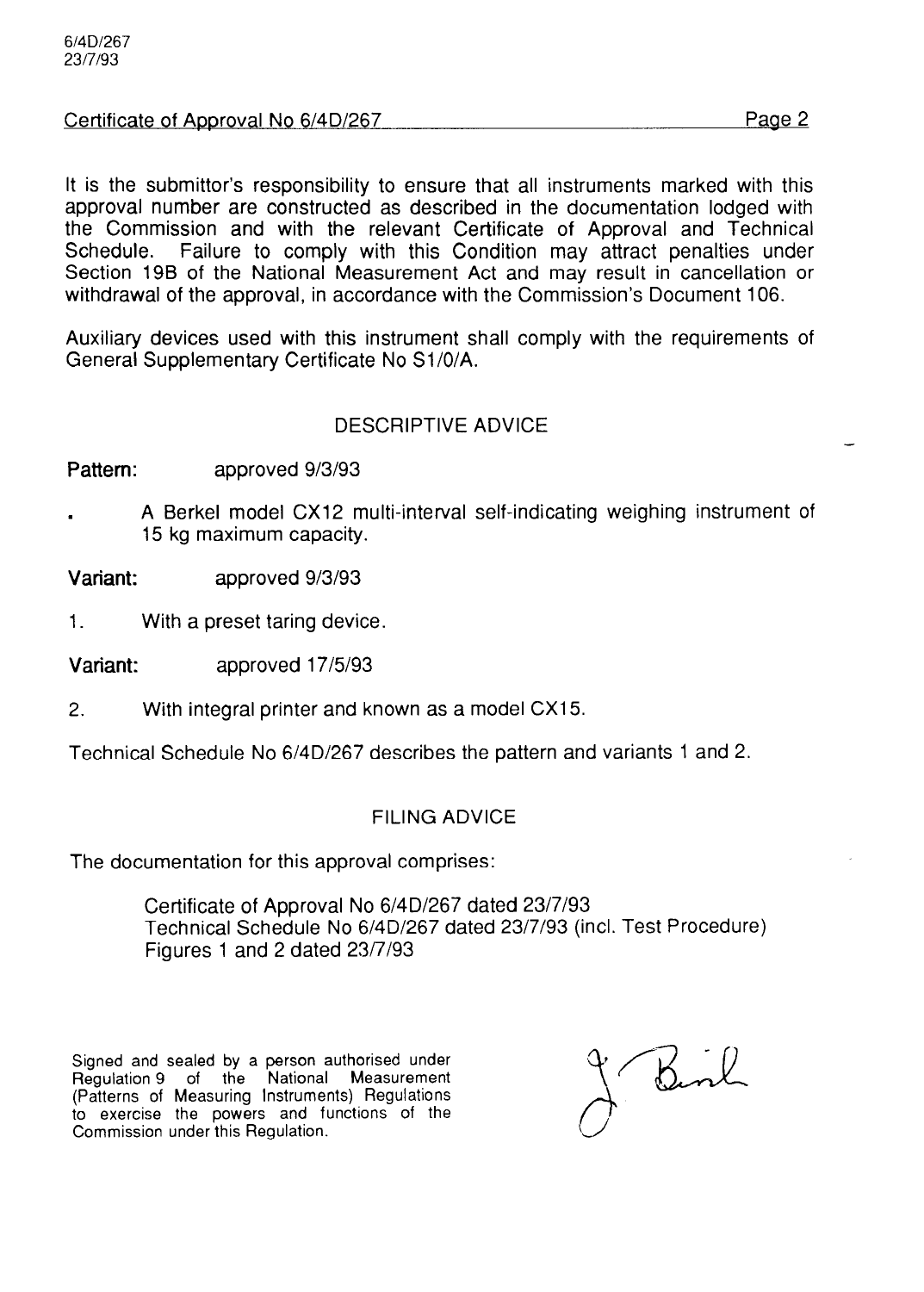# **National Standards Commission**

## TECHNICAL SCHEDULE No 6/4D/267

#### Pattern: Berkel Model CX12 Weighing Instrument

#### Submittor: GEC Avery Australia Limited 12 Rachael Close Silverwater NSW 2141.

### 1. Description of Pattern

A Berkel model CX12 multi-interval self-indicating price-computing weighing instrument with a verification scale interval ( $e_1$ ) of 0.002 kg up to 6 kg and with a verification scale interval (e<sub>2</sub>) of 0.005 kg from 6 kg up to the maximum capacity of the state of the maximum capacity of the state unit price to  $\frac{1}{3}$  or instruments have unit price to \$999.99/kg, price to \$9999.99 Instruments have unit price to \$999.99/kg, price to \$9999.99, a price-look-up (PLU) facility, and may be fitted with output sockets for the connection of peripheral and/or auxiliary devices.

The pattern may be as shown in Figure 1 or with the purchaser indicator within the main housing.

#### 1.1 Zero

Zero is automatically corrected to within  $\pm 0.25e$  whenever power is applied and whenever the instrument comes to rest within 0.5e of zero. The instrument has an initial zero-setting device with a nominal range of 20% of the maximum capacity of the instrument.

#### 1.2 Tare

A semi-automatic subtractive taring device of up to 2 kg capacity may be fitted.

#### 1.3 Display Check

A display check is initiated whenever power is applied or when the TEST button is pressed.

#### 1.4 Levelling

The instrument is provided with adjustable feet.

### 1.5 Verification/Certification Provision and Sealing Provision

Provision is made for a verification/certification mark to be applied.

Instruments shall be sealed using the sealing screw and plate provided at the rear left-hand corner.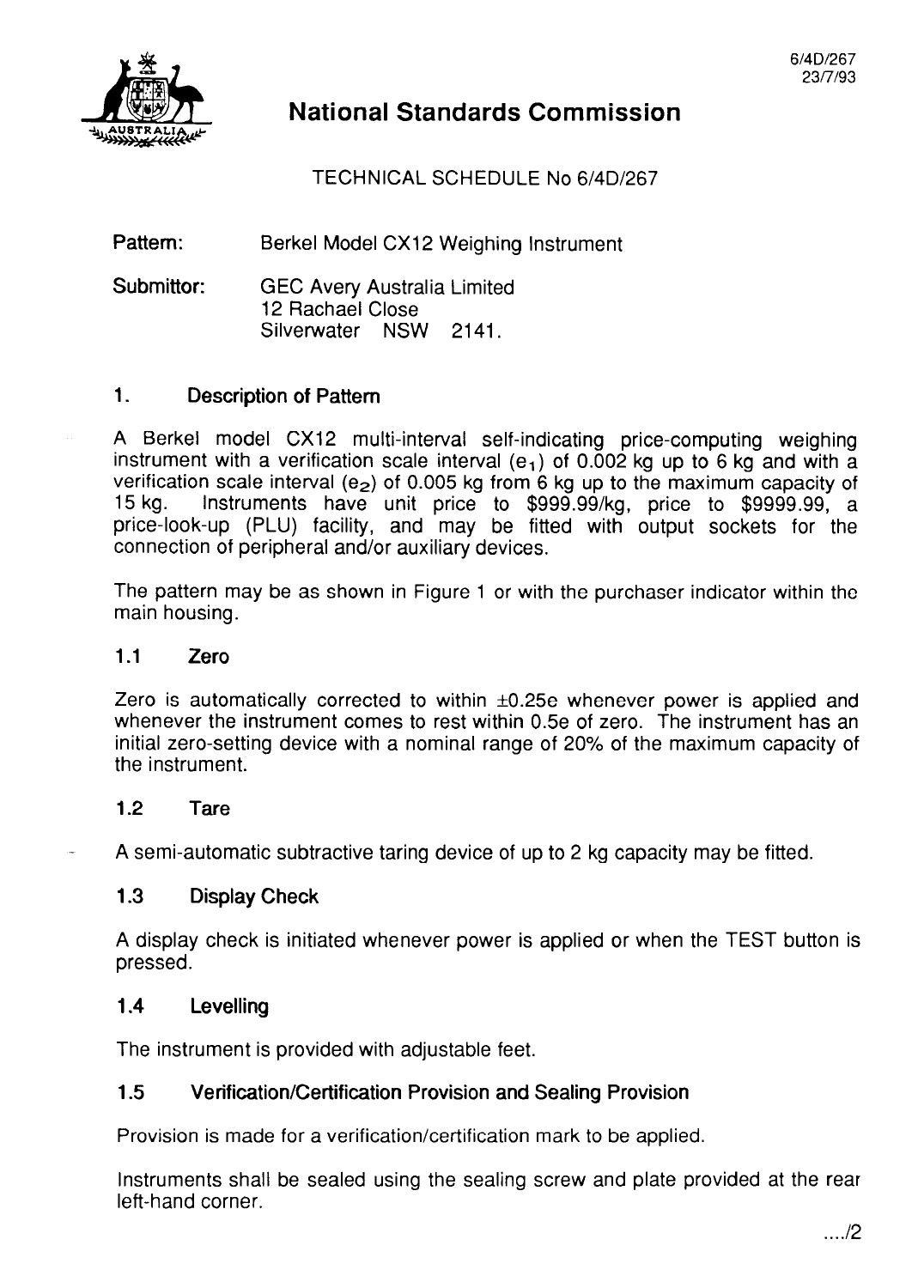## Technical Schedule No 6/4D/267 Page 2

## 1.6 Markings

Instruments are marked with the following data, together in one location:

| High Max  kg * |
|----------------|
| $e = d =$ kg * |
| Low Max  kg *  |
| $e = d =$ kg * |
| Min  kg *      |
|                |
|                |

Repeated adjacent to each reading face.

## 2. Description of Variants

## 2.1 Variant 1

With a keyboard-entered preset tare device. Instruments shall be marked NOT TO BE USED FOR TRADING DIRECT WITH THE PUBLIC, or similar wording.

## 2.2 Variant 2

Model CX15 (Figure 2) which is fitted with an integral ticket printer, and which has a different keyboard and display to the pattern.

## TEST PROCEDURE

Instruments should be tested in conjunction with any relevant tests specified in the Inspector's Handbook.

## Maximum Permissible Errors at Verification/Certification

The maximum permissible errors for increasing and decreasing loads, expressed in terms of verification scale interval (e), with the instrument adjusted to zero within +0.25e at no load, are:

 $\pm$ 0.5e for loads from 0 to 500e;  $\pm$ 1.0e for loads over 500e up to 2000e; and  $\pm$ 1.5e for loads over 2000e.

For multi-interval instruments with verification scale intervals of  $e_1$ ,  $e_2$ , ..., apply  $e_1$ for zero adjustment and for maximum permissible errors apply  $e_1$ ,  $e_2$ , ..., as applicable for the load.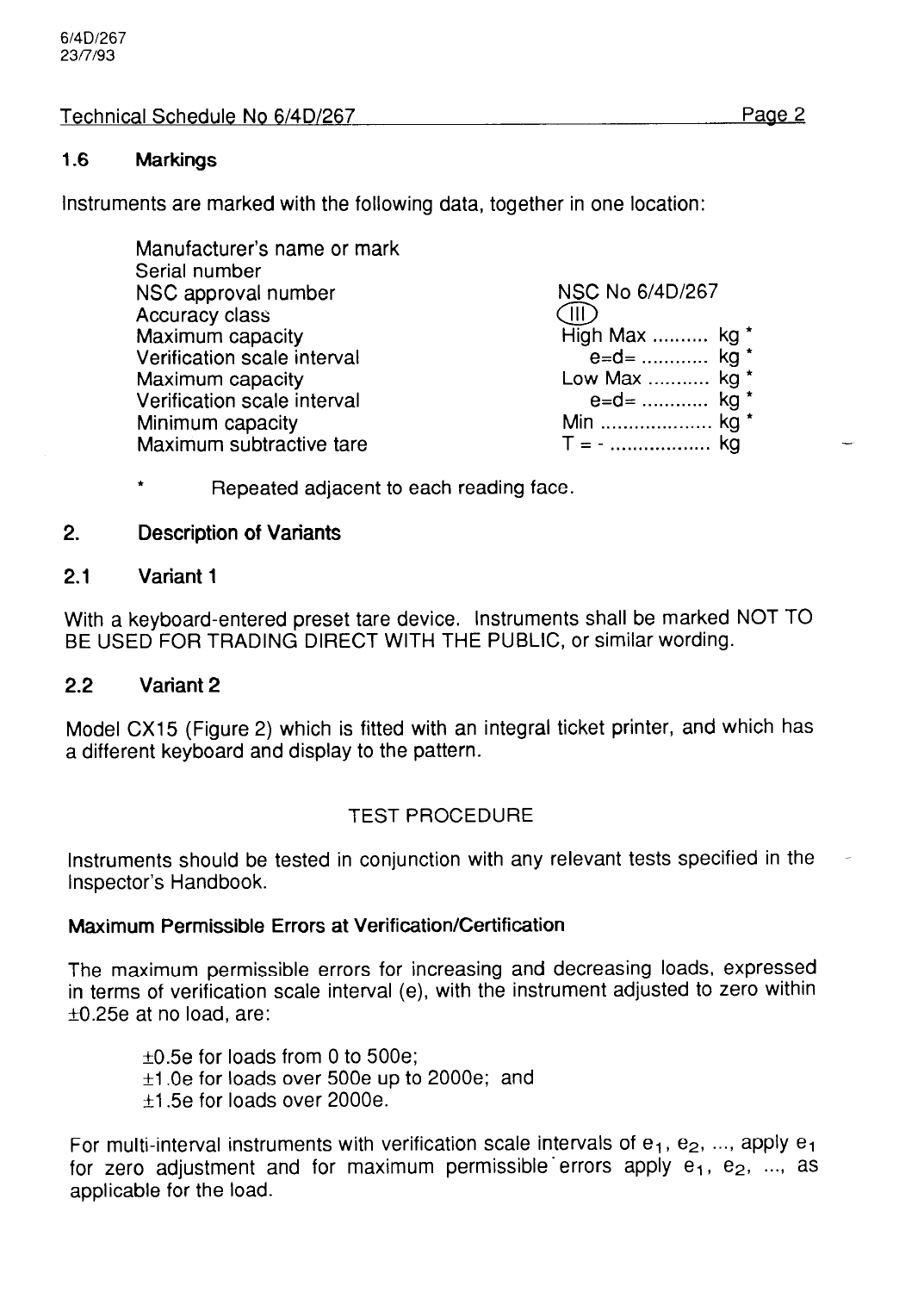## FIGURE 6/4D/267 - 1



Berkel Model CX12 Weighing Instrument